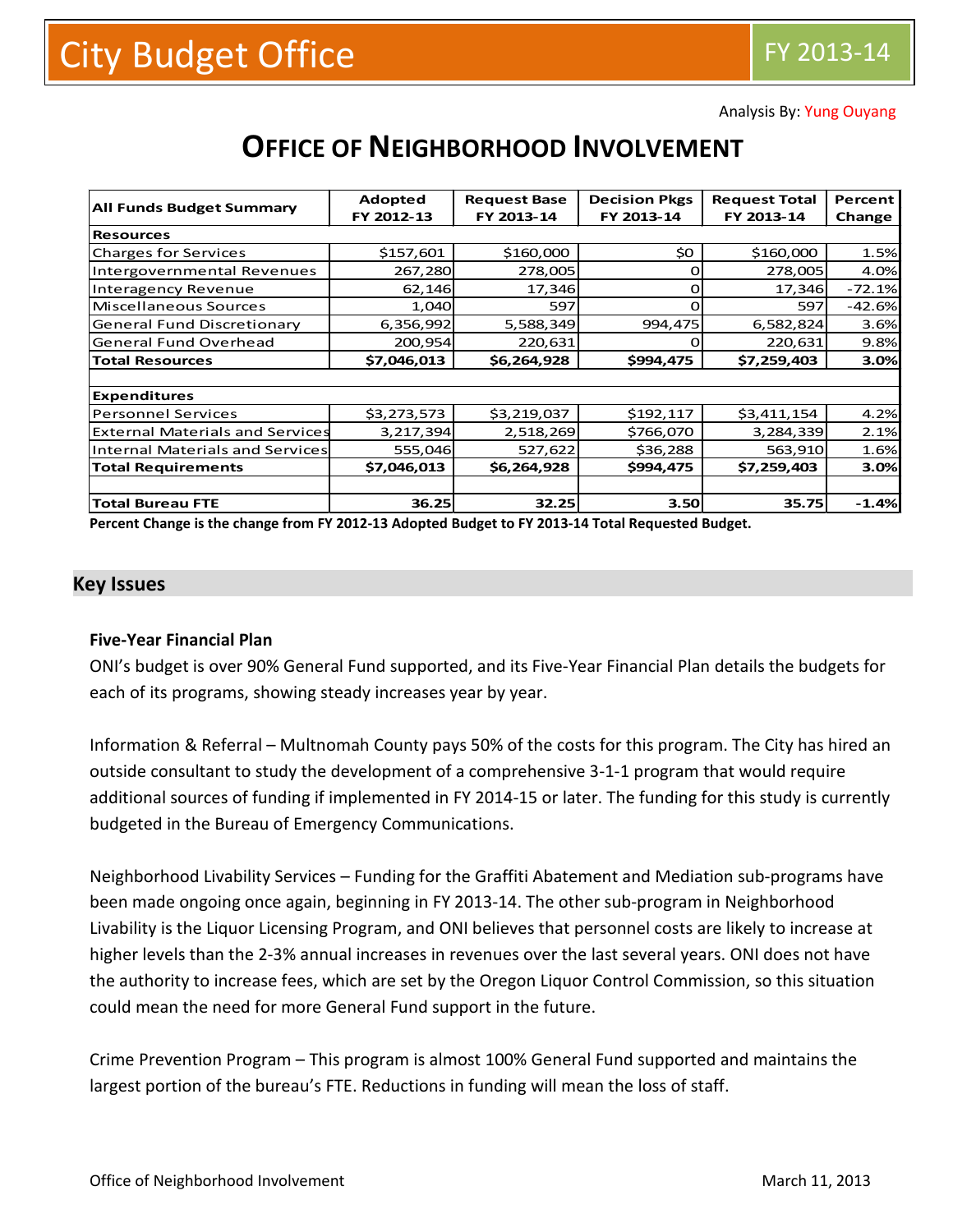Community & Neighborhood Involvement Center – ONI notes that the Neighborhood Small Grants program, which began in 2008, has been hit hard by budget cuts in recent years, losing over half of its original funding.

#### **Performance Measures**

At the 100% funding level, most of the bureau's performance measures reflect FY 2013-14 data that is expected to be similar to the current fiscal year's estimated figures, while performance is expected to deteriorate at the 90% funding level.

Crime Prevention – The measures for this program all pertain to workload, with no effectiveness or efficiency measures. Last year, CBO highlighted the need for an evaluation of the effectiveness of the program's efforts, including discussing the inability of bureau staff to access the data that would enable it conduct the evaluation. The CBO is once again noting the need to evaluate this program in addition to the Portland Police Bureau's crime prevention efforts.

Administration & Support – At the 90% funding level, the percentage of total bureau budget for administration is expected to be 7.6%, while the figure would be reduced to 6.6% at the full 100% funding level, both of which are higher than the last several years.

# **Decision Package Analysis & Recommendations**

# **Restoration of 2.6%, 2.1%, and 1.8%, NI\_01-03, \$405,761, 3.00 FTE**

ONI's first three of its four packages to restore funding to the 100% level (not including the OMF IAs) each involve most of its programs, while the fourth package affects only the Graffiti Abatement program. The following table shows the amounts for each of the four packages by the programs affected.

|                                |         | NI_01 (2.6%) NI_02 (2.1%) NI_03 (1.8%) NI_04 (2.9%) |         |         |         |
|--------------------------------|---------|-----------------------------------------------------|---------|---------|---------|
| Ranking                        |         |                                                     | 3       |         | Total   |
| Elders                         | 3,445   | 3,444                                               | 3,444   |         | 10,333  |
| <b>Neighborhood Coalitions</b> | 69,641  | 69,641                                              | 69,641  |         | 208,923 |
| Mediation                      | 8,058   | 8,058                                               | 8,059   |         | 24,175  |
| Disability                     | 4,667   | 4,667                                               | 4,666   |         | 14,000  |
| <b>Crime Prevention</b>        | 47,593  | 43,479                                              |         |         | 91,072  |
| <b>CNIC</b>                    | 28,626  |                                                     | 5,736   |         | 34,362  |
| Graffiti                       |         |                                                     | 22,896  | 178,879 | 201,775 |
| <b>Total</b>                   | 162,030 | 129,289                                             | 114,442 | 178,879 | 584,640 |

This table shows the number of FTEs by programs that are added in each of the four packages:

|                  | <b>NI</b> |                              | $01(2.6%)$ NI 02 (2.1%) NI 03 (1.8%) NI 04 (2.9%) |                          | Total |
|------------------|-----------|------------------------------|---------------------------------------------------|--------------------------|-------|
| Crime Prevention | 1.0       | 1.0                          |                                                   |                          | 2.0   |
| <b>CNIC</b>      | 0.5       | $\qquad \qquad \blacksquare$ | 0.1                                               | $\overline{\phantom{0}}$ | 0.6   |
| Graffiti         |           | -                            | 0.4                                               |                          | 0.4   |
| <b>Total</b>     | 1.5       | 1.0                          |                                                   |                          |       |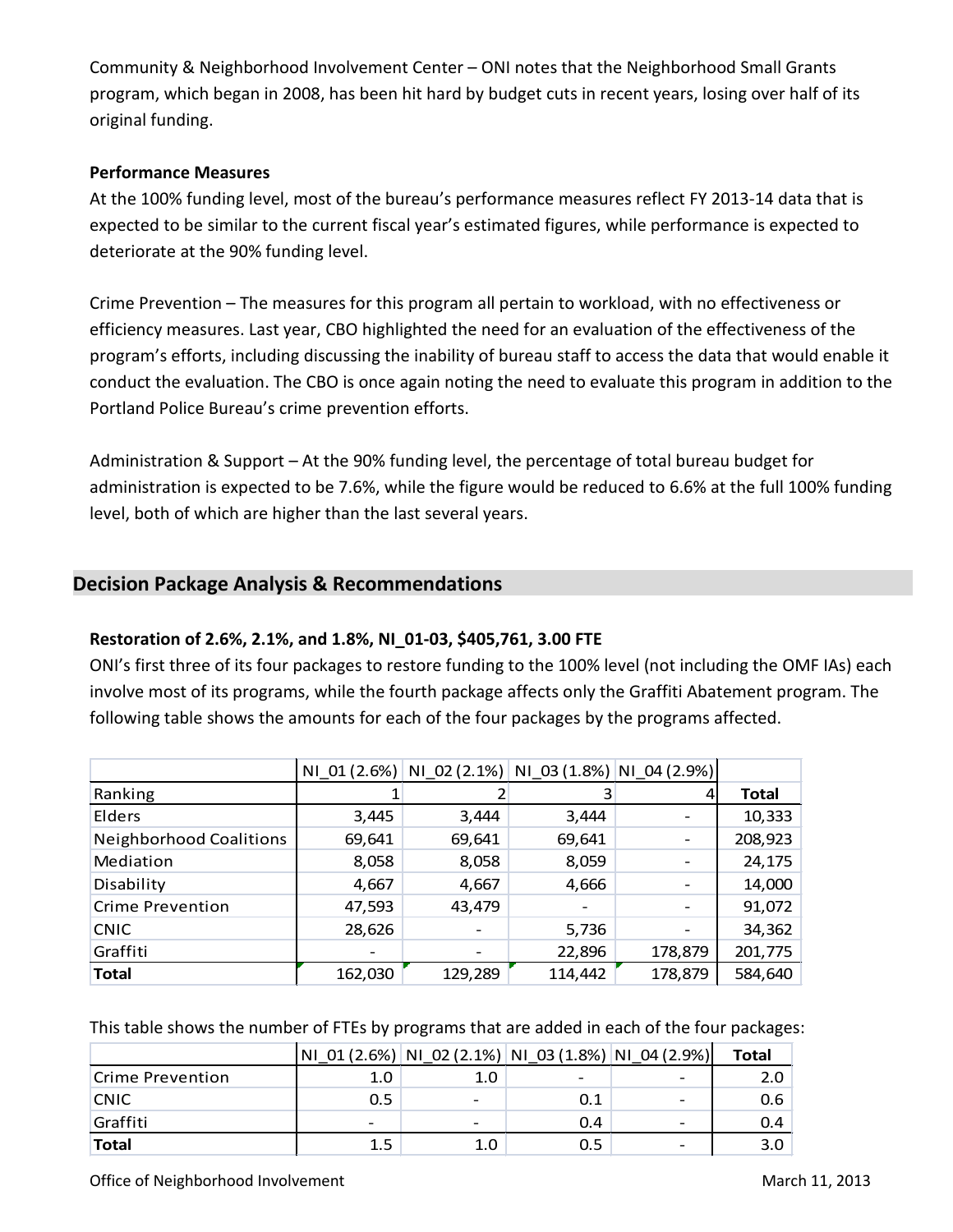The following narrative is a short summary of the impacts of the reductions. Please see the office's Requested Budget for details as to what specifically will be eliminated if funding is not restored.

- Elders in Action Funding would enable the program to maintain effective volunteer engagement and training, as well as provide professional receptionist support.
- Neighborhood Coalitions ONI is only able to provide examples and not specific information about the neighborhood/community projects that the Coalitions would take on if funding is restored, because these are determined by the coalitions' individual boards when they finalize their budgets. The examples include outreach mailings, clean-up and restoration events, trainings, celebrations, and activities targeting youth. The package of highest priority, NI\_01, would enable the Northeast Coalition of Neighborhoods to undertake projects that focus on engagement and community-building activities that are outside of the neighborhood associations if funding for it is approved.
- Mediation Resolutions NW's FY 2012-13 budget, in addition to receiving City funding (41%), is also funded by Multnomah County (19%). After the county, the Oregon Office for Community Dispute Resolution Centers is the next largest funder (16%), and fees make up about 9% of funding. This program has been consistently ranked as the lowest by the bureau. If funded at the 90% level, ONI would still have almost \$218,000 in its budget for the program, down from \$233,570 this year.
- Disability Restoration of funding would enable the office to continue to provide Additional Needs Registry outreach to persons needing disability-related assistance from first responders in the event of a disaster or emergency.
- Crime Prevention The office is requesting the restoration of funding for two Crime Prevention Program Administrator positions.
- Community & Neighborhood Involvement The request seeks to restore funding for 0.60 FTE of an Office Support Specialist.
- Graffiti Abatement 0.40 FTE of an Office Support Specialist will be restored if funding is approved.

Because of the City's lack of discretionary resources, CBO is not recommending that any part of the requests be funded at this time. However, if the City finds additional resources, CBO does recommend the funding of the components pertaining to the Elders and Disability programs, as well as one of the Crime Prevention Program Administrators, totaling about \$72,000, or 1.2% of the office's General Fund discretionary base. The CBO believes that programs that affect the most vulnerable during times of economic distress should be preserved if the resources are available. It should be noted that ONI's Budget

Office of Neighborhood Involvement 3 of 7 3 and March 11, 2013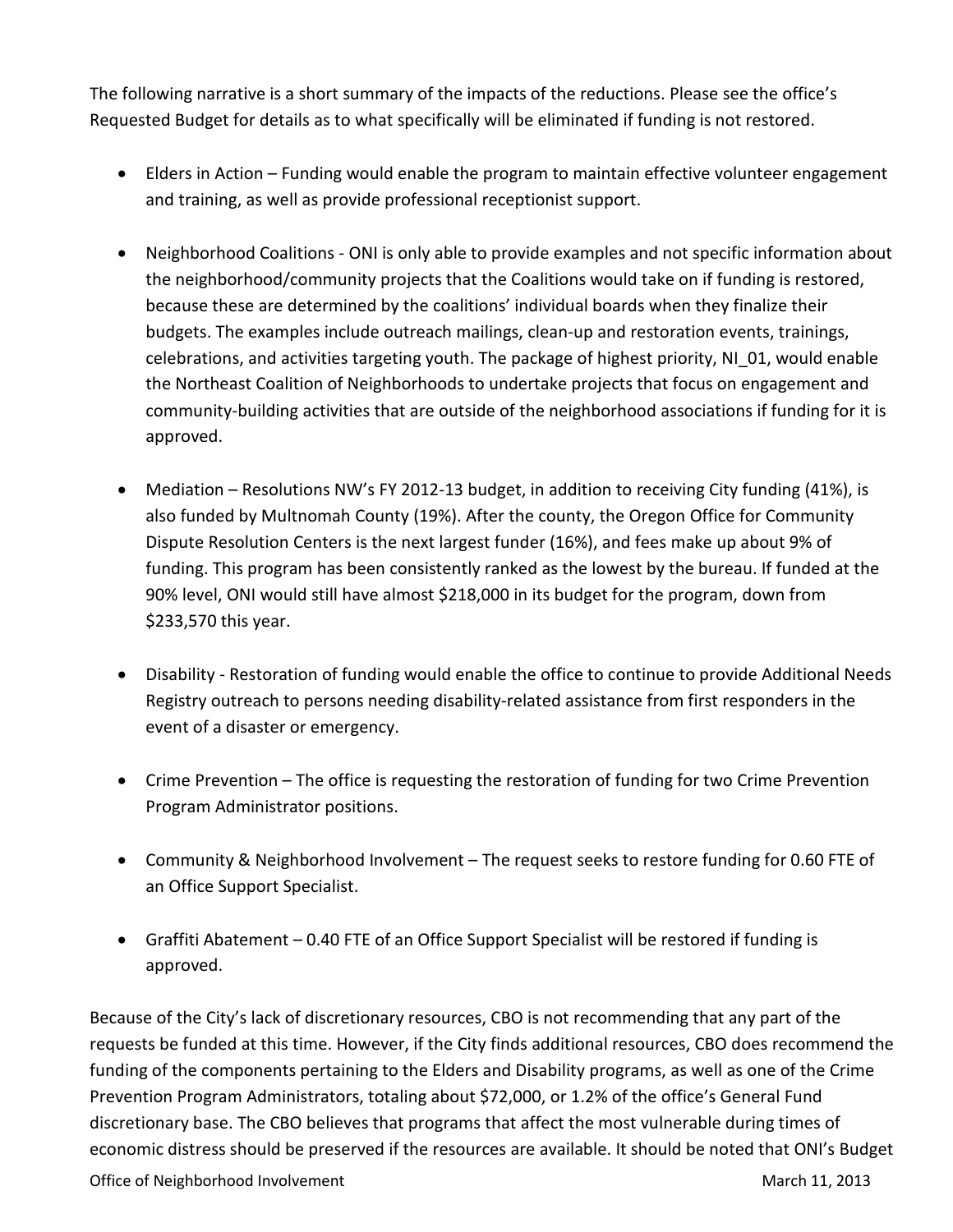Advisory Committee decided to hold harmless the Diversity and Civic Leadership Program in order to not lose any of the progress the program has made in the last several years in advancing equity by developing and engaging civic leaders from Portland's historically under-engaged communities. This was the only program all partners recommended be fully included in the Requested 90% base budget level without any reductions. In regards to the Crime Prevention program, while successful crime prevention activities should theoretically save the City funds by lessening the need for more expensive enforcement activities, the program has not been evaluated for its effectiveness.

### *CBO Recommendation: \$0, 0.00 FTE*

#### **Restore Graffiti Removal Funds, NI\_04, \$178,879**

This request, making up 2.9% of the office's General Fund discretionary base, seeks to restore the Graffiti Abatement Program's Materials & Services budget so that the program can continue to provide free graffiti removal services for select private properties. ONI notes that this program component is the only one that can be terminated without eliminating a program completely.

City Code requires that property owners remove graffiti within 10 days. Free removal is provided to owner-occupied private properties, nonprofits, and small businesses, and there are no income thresholds or application process. Most properties that ask for help will receive it at least once unless they are outside the program's parameters. ONI often uses the free removal as a first education for property owners to communicate the importance of prompt and proper removal. Private property owners are usually requested to provide the matching paint, or the costs of removal are split with the contractors.

ONI receives thousands of graffiti reports each year and estimates that restoration of funding would mean that between 400 to 750 additional private properties would benefit from the free service. In FY 2011-12, 169 properties received free removal, with over 300 other properties forced to remove their own graffiti. Although ONI has greatly expanded the use of volunteers in graffiti removal, it believes that these volunteers will not be able to compensate for the loss of free removal. The volunteers primarily remove graffiti in the public right-of-way and where the location does not require a professional appearance. The office notes that it would not be appropriate for volunteers to paint in business areas or on residential properties where the dropped paint or lower quality painting would be a visible issue.

The CBO does not recommend the restoration of funding for free graffiti removal at this time due to the lack of discretionary resources. Instead, the City Budget Office recommends that Council consider changing the City Code that require property owners to remove graffiti within 10 days, perhaps by relaxing the requirement for owner-occupied properties, nonprofits, and small businesses that are financially challenged. The current regulation may be a burden to victims who should not be objects of enforcement, and the requirement should be relaxed especially since the City is unable to remove graffiti timely from its own publicly owned properties. Other avenues that CBO recommends Council explore include turning the free removal program into one that is solely income-based.

#### *CBO Recommendation: \$0*

Office of Neighborhood Involvement 4 of 7 Apr 2013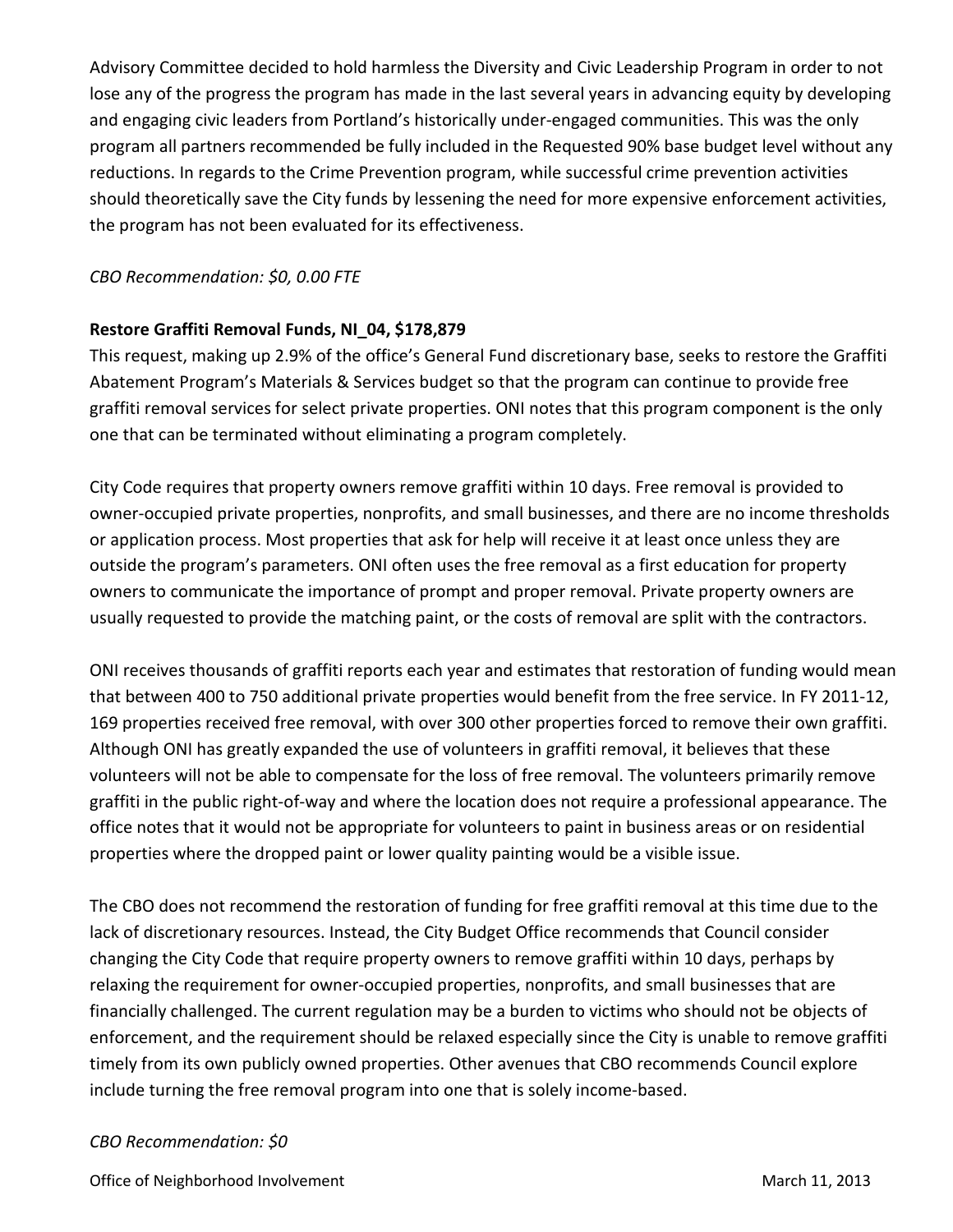# **East Portland Action Plan, NI\_06, \$279,692, 1.00 FTE**

ONI is once again requesting one-time funds for continuing the implementation of the East Portland Action Plan (EPAP). The request would fund operating expenses, community grants, member capacity building, priority projects, and an advocate position that organizes outreach and advises on strategy for plan implementation. The plan was adopted in February 2009, and the EPAP Implementation group formed in June of that year. The adopted plan identified an ambitious timeframe ranging from between two to five-plus years. EPAP has projected a thorough plan review and significant update in the 2016-17 fiscal year. The Auditor's Office is currently working on an audit on the progress of the EPAP. Field work is set to begin in March, with possible completion in May.

The CBO is not recommending funding for the EPAP at this time due to the lack of discretionary resources, specifically one-time funds in this case. However, if one-time funds do become available, CBO does recommend that a portion of the position be funded, as well as the rest of the expenses with the exception of the grants. The advocate currently spends about 35% of her time managing grants, so without the grant funding and associated responsibilities, only a portion of the position is needed.

*CBO Recommendation: \$0, 0.00 FTE*

# **Neighborhood Small Grants, NI\_07, \$93,855**

The bureau is once again requesting funding for small grants to various community organizations. In FY 2011-12, awards ranged from \$455 to \$5,000, with an average amount of \$2,110. The total amount awarded was more than \$196,000, and ONI notes that the amount leveraged an additional \$913,000. The bureau has provided CBO with a listing of the grantees, amounts awarded, and project descriptions.

The CBO is not recommending the continuation of funding for outside entities at this time due to the lack of discretionary resources.

*CBO Recommendation: \$0*

# **Graffiti Realignment, NI\_08, \$0, (0.50) FTE**

This realignment package, involving a targeted severance, eliminates 1.00 FTE of a Program Specialist while creating a 0.50 FTE of an Office Support Specialist and shifts funds to preserve materials & services needs. The CBO recommends this realignment package transferring funds to sustain more core priorities for the Graffiti program.

*CBO Recommendation: \$0, (0.50) FTE*

# **OMF IA Add-Backs, \$36,288**

As per budget direction, the Office of Management and Finance (OMF) internal service funds were asked to submit 90% of their current service level (CSL) budgets as their base and add packages to restore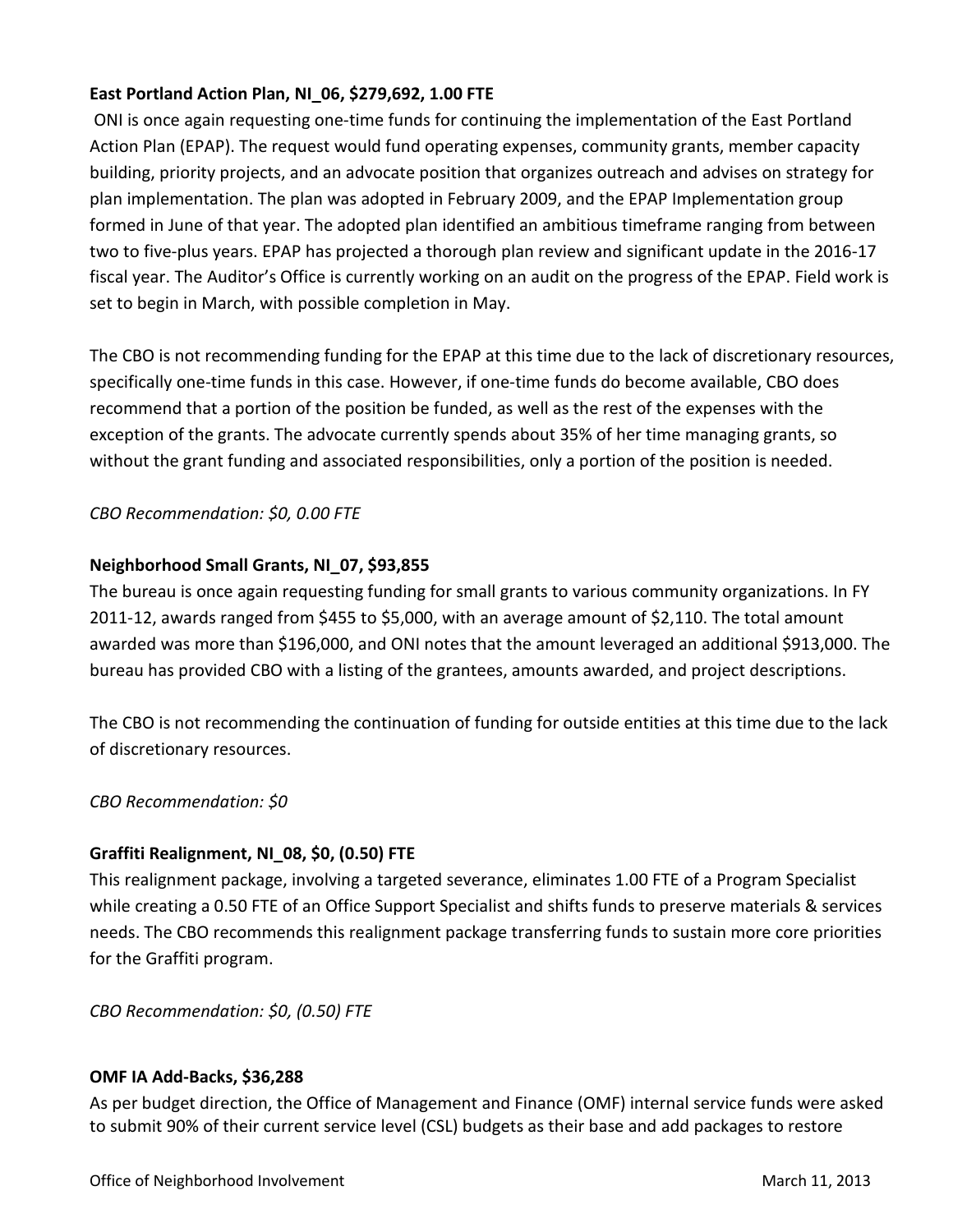funding up to 100% of CSL. Bureaus were directed to match the OMF add-back packages with a single decision package. The table below outlines the total requested add-backs by service provider.

| <b>OMF Service</b>         | Amount |  |  |
|----------------------------|--------|--|--|
| CityFleet                  |        |  |  |
| Debt Management            |        |  |  |
| <b>EBS Services</b>        | 5,982  |  |  |
| <b>Facilities Services</b> | 9,933  |  |  |
| Printing & Distribution    |        |  |  |
| <b>Risk Management</b>     | 1,893  |  |  |
| <b>Technology Services</b> | 18,480 |  |  |
| <b>Total impact</b>        | 36.288 |  |  |

In response to add-backs recommended in the OMF budget analysis, the CBO recommends \$1,122 in General Fund discretionary support to fund these packages. A full discussion of all of the OMF packages may be found in the OMF budget analysis.

*CBO Recommendation: \$1,122*